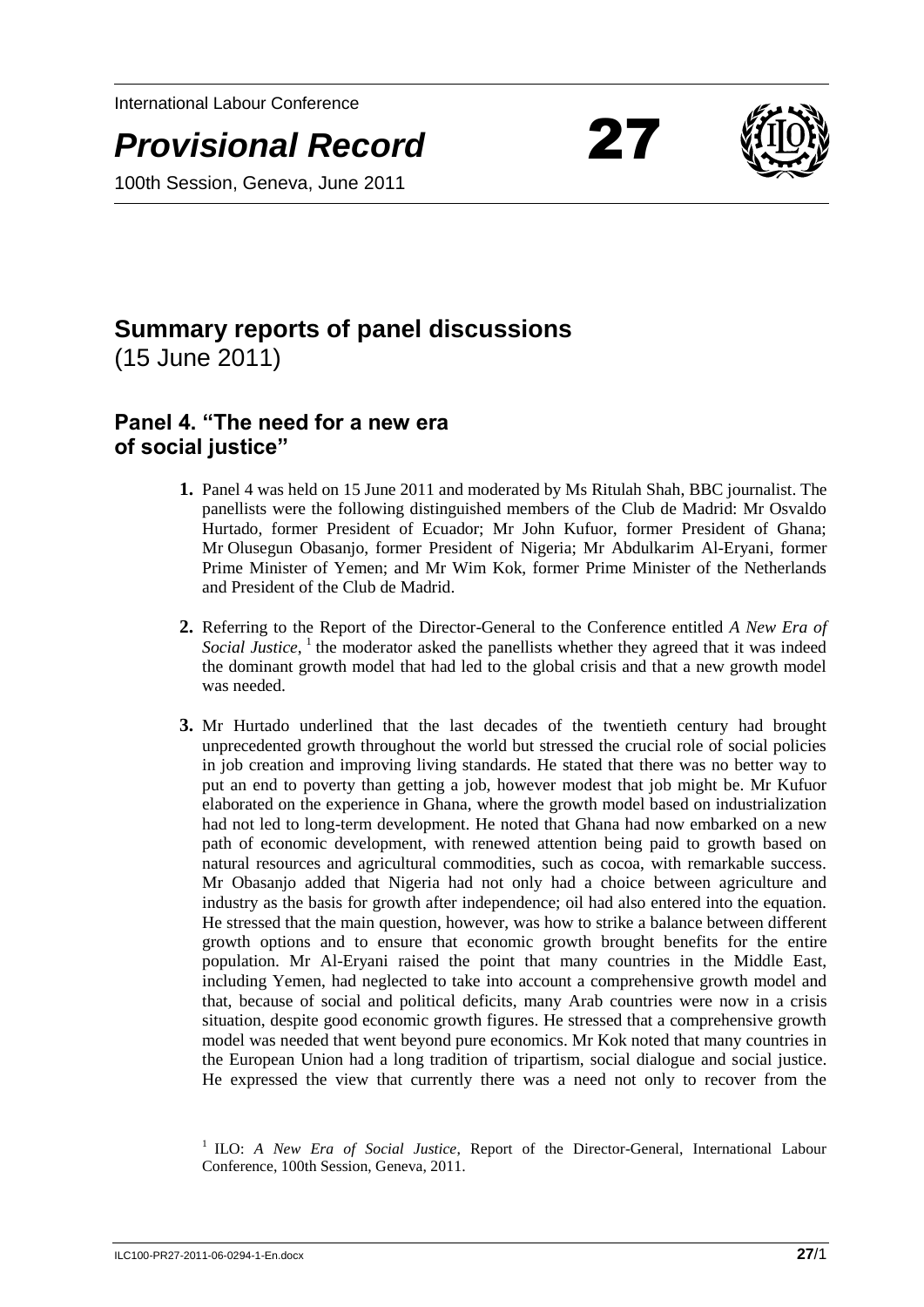economic crisis and find solutions to reduce the high unemployment rate, but also to reform the whole system to avoid future crises. In that respect, he commended the Report of the Director-General to the Conference, noting that it was instrumental in establishing new thinking on translating economic growth into job creation and growth.

- **4.** In response to a question from a representative from Cameroon on how to achieve social justice, Mr Kufuor highlighted the importance of creating productive employment and the role of tripartite dialogue in achieving sustainable job creation. Mr Obasanjo reiterated the need for tripartite dialogue, as the only way to achieve sustainable development and social justice. Mr Kok confirmed the importance of tripartism, calling for real tripartism that gave all three parties an equal voice and allowed representatives of governments, employers and trade unions to work together constructively to achieve social justice. Mr Kok added that tripartite dialogue had been conducive to job growth in countries where such dialogue was well established. He reiterated that social aspects needed to be on an equal footing with economic and political aspects.
- **5.** Mr Hurtado highlighted the economic and social changes that had occurred in Latin America, Asia and Africa over the past decade, leading to both job creation and poverty reduction. He mentioned in particular that the private sector had started to create jobs, which represented an important ideological shift in those regions, and that primary goods had increased in value while industrial goods had lost value, offering new opportunities for job creation. With regard to the situation in the Arab world, Mr Al-Eryani confirmed the important role of the private sector in creating jobs for the many unemployed, especially for unemployed youth, and that most Arab States needed a policy change and to move away from the assumption that the public sector would create job growth.
- **6.** A representative from Mozambique raised the issue of corruption linked to the exploitation of natural resources in Africa, an issue that he identified as a major problem and source of conflict in Africa. Mr Obasanjo agreed that corruption was indeed present and hindered development in many countries, including in Nigeria, where the discovery of oil had also led to an "oil mentality". He stressed that, in order to fight corruption effectively, sustained efforts and political will were needed. Mr Kufuor added that corruption was difficult to eradicate unless there was true leadership, laws, an empowered judicial system and good governance. With regard to the issue of corruption in Latin America, Mr Hurtado observed that states with long years of dictatorship were at the top of the list in terms of corruption, because of lack of democracy and transparency. He emphasized the need to consolidate democratic institutions and law enforcement. Mr Al-Eryani added that bad economic policies and corruption were interlinked.
- **7.** Referring to the goal of effective growth, the moderator asked whether the term "growth" should continue to be used, or whether "well-being" should be used instead. Mr Al-Eryani responded that growth should not be measured solely in terms of gross domestic product (GDP) but should take into account factors such as job creation, well-being, environmental protection and social justice. Mr Kok confirmed the need for a new definition of growth that took into account the relationship between economic growth and environmental sustainability, especially in view of the growing world population. The impact of climate change could already be seen. He added that the same consideration needed to be given to social justice and well-being. He referred to recent arguments made by economists Joseph Stiglitz and Amartya Sen that economic growth was not a goal in itself but had to lead to the redistribution of wealth to a growing number of people. Mr Obasanjo said that, while economic growth was needed, it had to be accompanied by development and social justice. Reflecting on the experience in Nigeria, he pointed to the need for new definitions and a new set of indicators to show what developments had been made, which included job creation, the reduction of maternal and infant health problems and better access to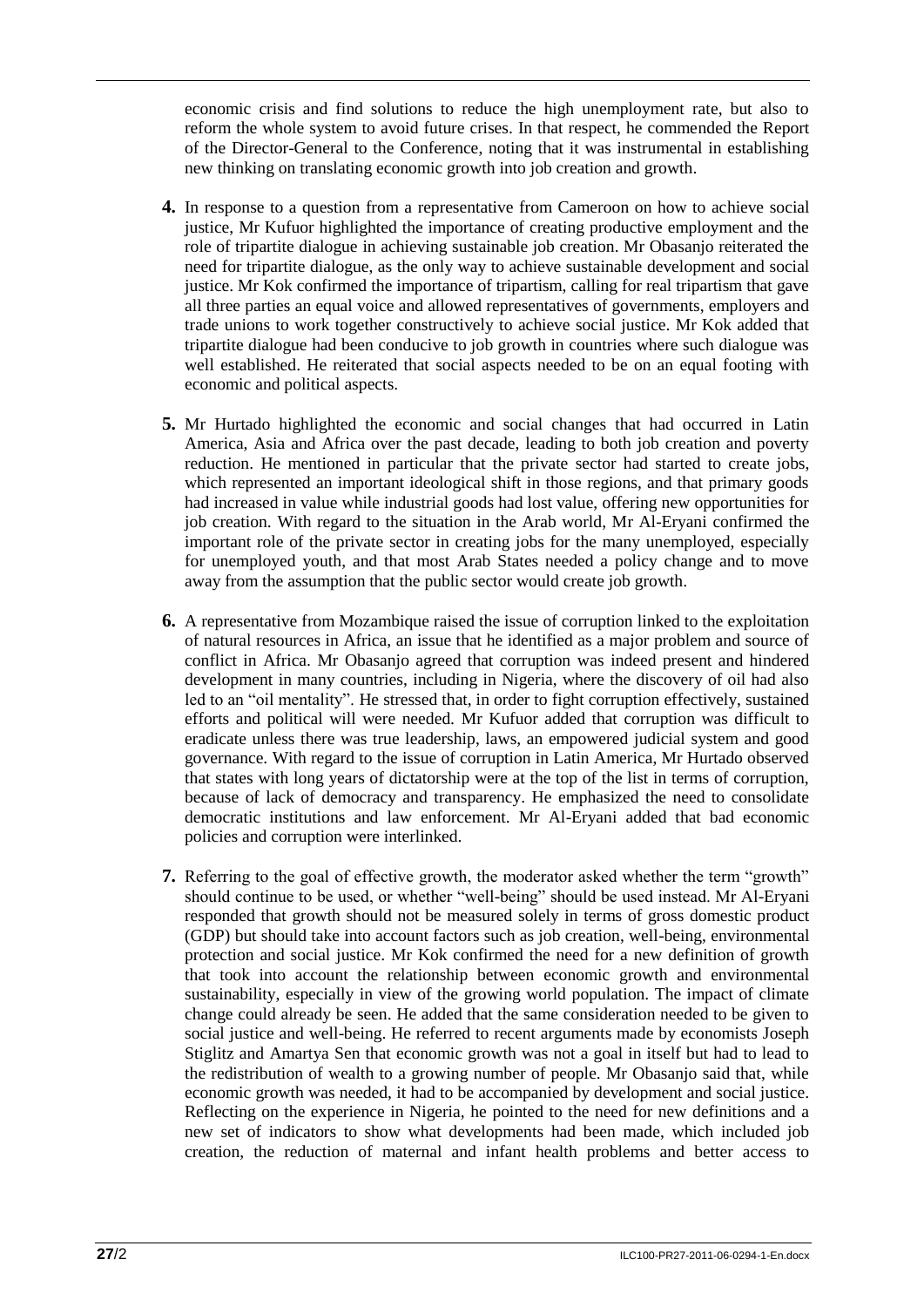education and medical care. In his view, when those elements were brought together, growth was achieved in economic and social justice terms.

- **8.** A representative from Ghana asked the panellists to comment on the extent to which education systems in their regions had contributed to solving the problem of youth unemployment. Mr Kufuor spoke of Ghana during the immediate post-independence period, when the majority of young people wanted to attain white-collar jobs. The problem, he alleged, was that the education system had then been geared towards liberal arts and limited attention had been given to technical courses or to skills training in the agricultural sector. However, he said, there was now an emerging awareness of the importance of technical training programmes and, as a result, the number of engineering graduates was on the rise and polytechnic institutions appeared to be sprouting up all over the country. It was that change that would provide Ghana with the capacity to develop the necessary infrastructure. Mr Al-Eryani commented that the education system in the Middle East had been unfulfilling for young people. He argued that paternalism in the education system, together with a focus on liberal arts, was hindering youth in his region and impeding the creation of jobs. Like Mr Kufuor, Mr Al-Eryani claimed that the lack of graduates with engineering and polytechnic degrees and middle-level training had been devastating for his region, and called for a reform of the educational system in the region.
- **9.** A representative from the Bolivarian Republic of Venezuela congratulated the panellists for the very important issues they were addressing and expressed the hope that their messages would be heard by current political leaders. She mentioned the challenges that needed to be overcome in order to achieve true tripartism and social dialogue with equity and respect for all parties, and stressed that overcoming those challenges was the only way to achieve social justice.
- **10.** The moderator then turned the discussion to the informal economy, and asked panellists if that sector was in some way beyond social justice. The informal economy, Mr Hurtado replied, was not an ideal place for anyone to work, because of the lack of social benefits. However, he pointed out that the informal sector still provided a great service to societies in developing countries, in other words to people who could not afford to participate in the formal economy (for example, by purchasing goods from formally established vendors) and that when economies modernized, there was an increase in formal employment. He also referred to the relationship between wages and education and between the level of education in a society and the proper functioning of democracy and the economy, and added that an increase in the productivity of democracy and an increase in the productivity of the economy went hand in hand.
- **11.** The next question put to the panellists was whether they thought that the financial sector was restricting policies that would promote social justice. Mr Kufuor replied that the financial sector had been dominant in an unhealthy way, and that the state must be made to act as a moderator. In his opinion, the financial sector had to be reformed so that it would become effective in supporting growth. Otherwise, he argued, the financial sector would continue to take liberties if it was not constantly checked and regulated. Mr Kufuor's concluding remark was that capitalism with a human face was what was most needed.
- **12.** Mr Obasanjo echoed Mr Kufour's sentiments, calling for the establishment of a world financial organization that would regulate the trillions of dollars worth of international transactions. Corruption, Mr Obasanjo stated, was a two-way affair. However, most of the "givers" (in other words, those who paid the bribes) were from developed countries, and they were often protected. Meanwhile, the governments of developing countries jailed their own citizens for accepting bribes. He added that the United Nations Convention against Corruption should be signed and implemented by all states.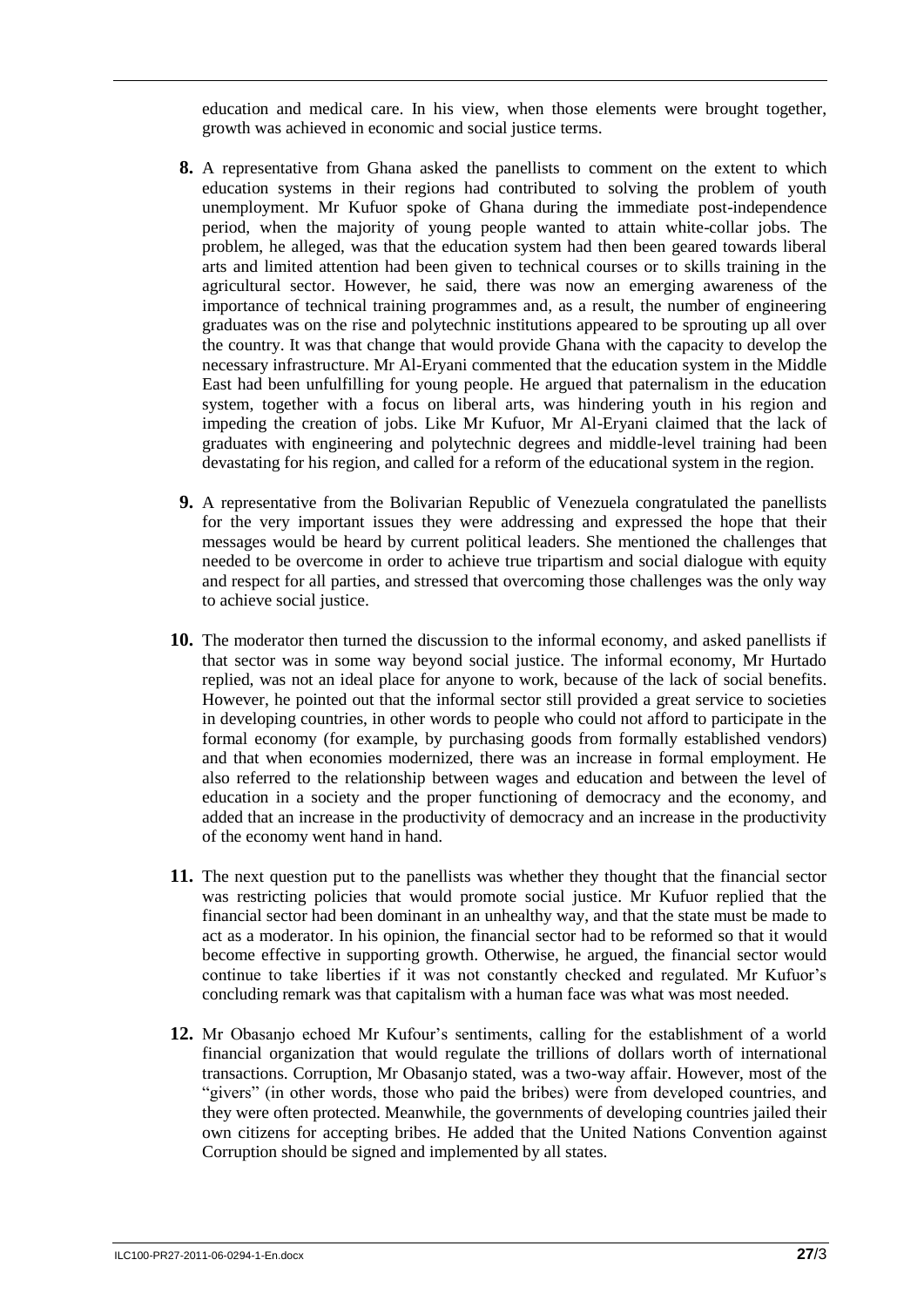- **13.** The final question raised by the moderator was about how to make a lasting change to people's economic and working conditions, when politicians found it rather hard to think in the long term and usually had elections in mind. Most panellists agreed that many world leaders tended only to see as far ahead as the next election and failed to consider the next generation. However, it was also pointed out that regimes where leaders were in power for many years did not automatically offer greater social justice. Panellists believed that there were many politicians who genuinely felt that they had a mission and sought to uplift their communities. Mr Kufuor stated, however, that a four- to five-year term was insufficient for anyone to make a positive change, even if they had the best of intentions. The key, he added, was to have a unified party with the same vision so that one leader could take over from the next and so that policies could be sustained over the longer term. Mr Hurtado concurred with that statement, adding that, in Latin America, the countries that had experienced growth had done so because public and economic policies had been maintained over ten to 20 years. Success, he said, was not necessarily a matter of people, but rather of long-term policies and good institutions.
- **14.** The moderator ended the panel discussion by thanking the distinguished panellists and summarizing the main points of the discussion, namely the importance of tripartism in achieving social justice, the role of the private sector in the creation of jobs and the need for a new growth model.